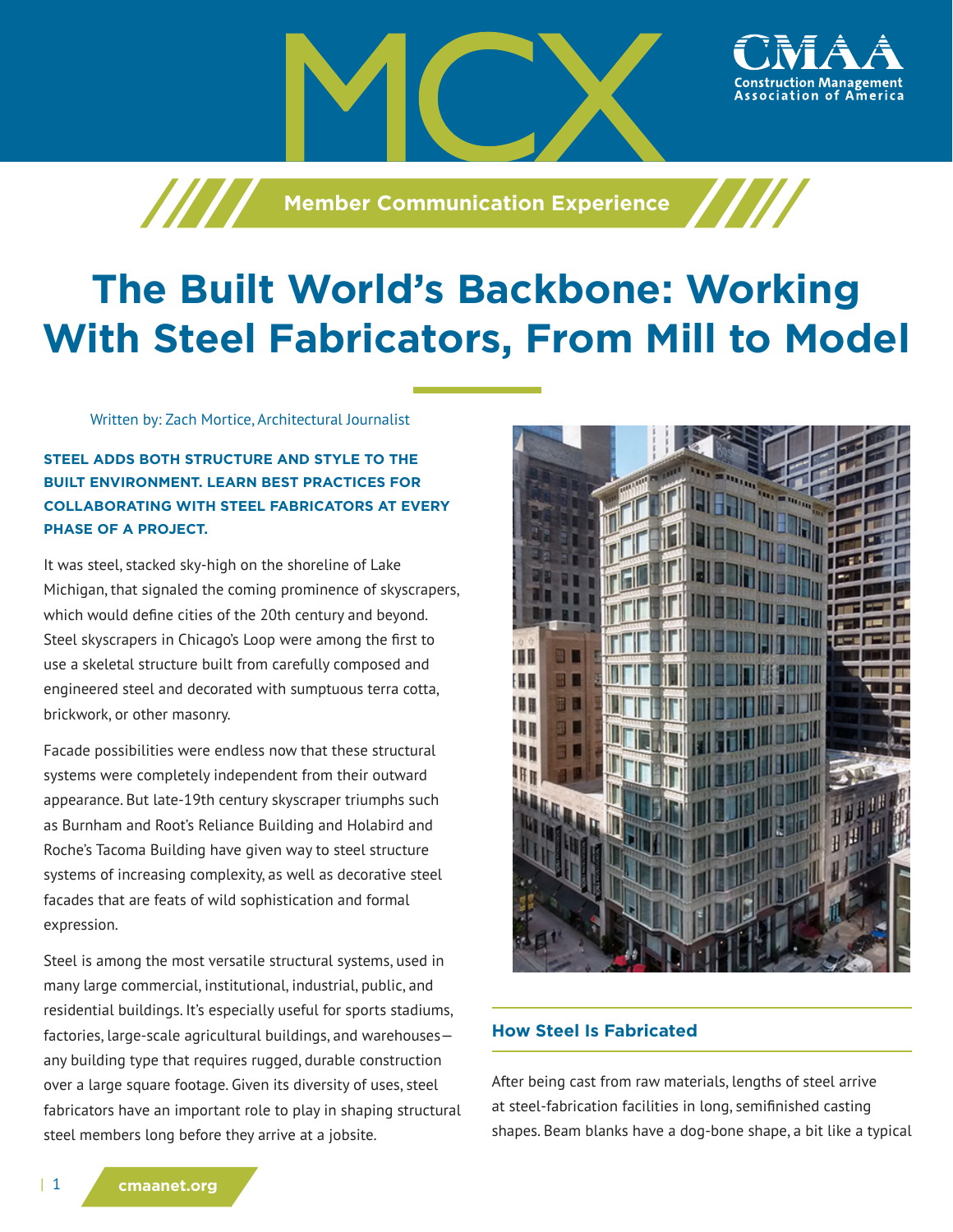I-beam. Billets are square lengths, blooms are rectangular lengths, and slabs are much thinner rectangular lengths.

777 T

From these shapes, the slabs are reheated to become malleable and sent to the first steel-fabrication refining step: rolling mills. This is typically a multistep process that further refines their shape. The initial mill, called a breakdown mill, presses each piece of steel into an approximation of its final shape. The last step, the finishing mill, refines details.

Structural beams of steel are typically named by their crosssection shape, which defines their use and purpose. With its iconic profile, the I-beam is used horizontally and vertically because of its ability to resist lateral forces from nearly any direction. Channel beams, with their wide U-shaped channel, are often used for window and door frames where they grasp the adjacent wall and present a flat surface for door or window mounting. Circular hollow pipe sections are used on jobs that need structural members to resist torsion.

After steel beams are cut to length and cooled, they may undergo more refinements through cutting, burning, forming, machining, welding, and mechanical connections. Machining shaves away media with a lathe or drill until the desired shape is achieved. For thinner sections of material, cutting tools (lasers, plasma torches, or high-pressure water jets) can create exactingly complex shapes. These cutting tables are often CNC-controlled and heat the metal to its melting point of more than 2,500 degrees Fahrenheit. Steel members can be welded together or joined with bolts, rivets, or other methods.

Delicately curved steel components, like those in the facades of contemporary buildings, often require additional steps, as well as complicated algorithms to organize them like puzzle pieces onto a building. Advanced steel fabricator Zahner uses a range of methods to form thin metal plates into arcing, hyperbolic geometries, stretching steel to a nearly biomorphic limit, famously used by architects like Frank Gehry. Zahner is experimenting with new methods that are more efficient, less expensive, and require fewer upfront investments on molds and presses.

The company has pioneered a hybrid "English Wheel" method for double curvatures, updating a metal-fabrication tool that's been around for more than 100 years. An English Wheel is a simple steel brace holding two shaping wheels, which bend

a flat panel of metal up or down with force. But at Zahner, a robot arm takes the place of the Victorian-era workmen, using machine learning to decode the path of motion needed to warp steel into the desired curvature.

#### **Benefits of Steel Fabrication**

Steel's high strength-to-weight ratio and ductility make it popular as a building material. Historically, steel was a precursor to architectural prefabrication; given the diversity of joinery methods available, it rolls off the assembly line ready to be slotted into place. These same qualities make it ideal for full modular or prefabrication projects, as welds and bolts work much more efficiently onsite than concrete pours and wood buzzsaws.

Steel fabrication can be an energy-intensive process, but steel also has several features that mitigate its climate impact. Steel is an exceptionally durable material that's resilient to the elements (wind, rain, salt); resistant to mold and mildew; and inhospitable to pests. Most important, steel is highly recyclable: it suffers minimal degradation when it's reused, which limits new extractive mining operations. Even previously unusable steel by-products such as slag (the impurities pulled out of molten steel during production) are finding their way onto building sites. Slag cement, for example, grinds bits of slag into a fine powder that can replace a portion of Portland cement.

# **How to Find the Right Steel-Fabrication Company**

Most steel-fabrication companies specialize in specific manufacturing sectors (automotive, industrial, or architectural), so it's advantageous find a building expert. Make sure the steel fabricator has the capacity to produce the components you need, from basic billets to bespoke panels, with the attendant level of formal complexity and metallurgical composition.

The steel-fabrication process is increasingly digitized and automated. Builders and designers will benefit when fabricators' digital models can interface with their own software - or at least be easily translated into the relevant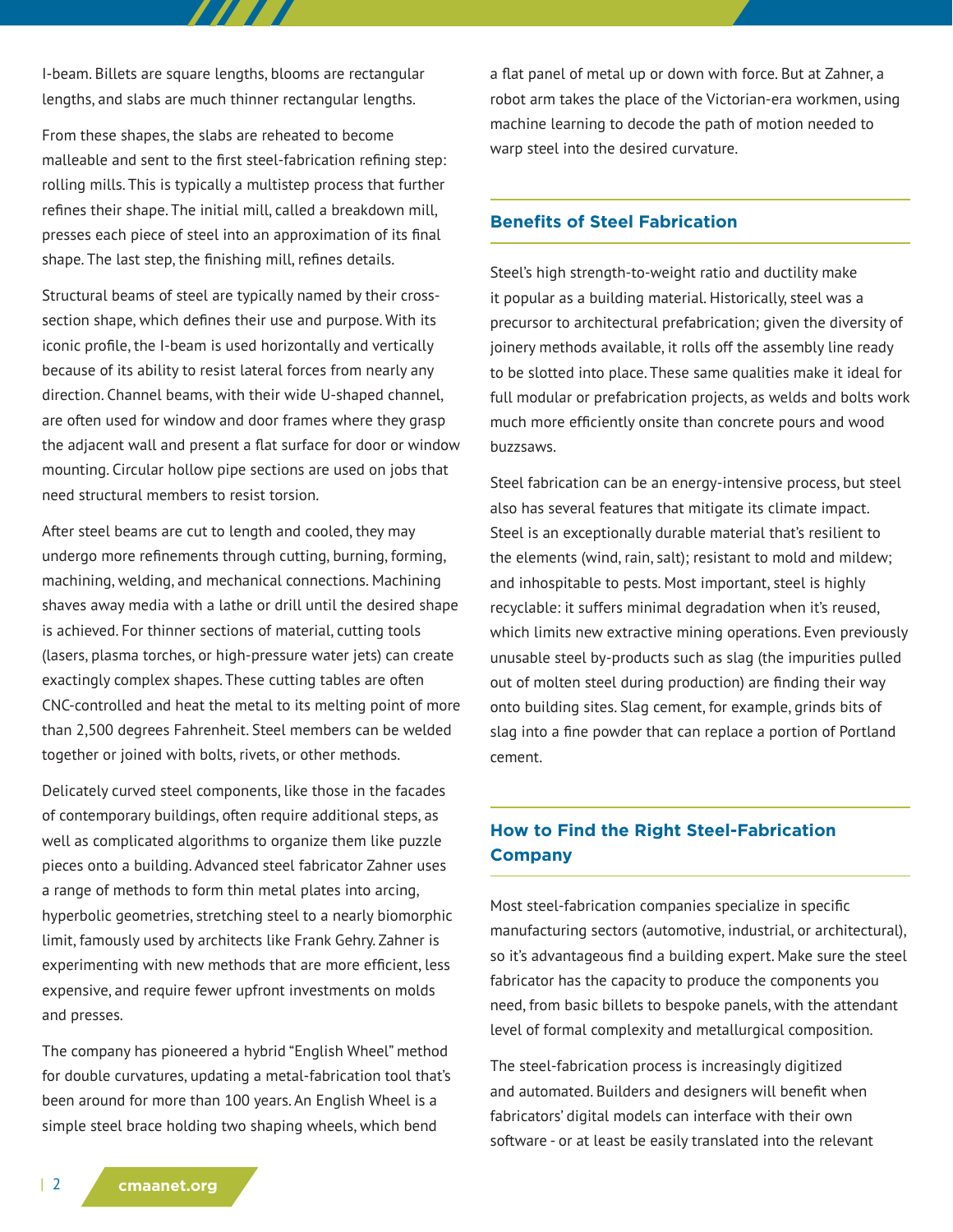format. In fact, high levels of automation across the entire fabrication process often indicate a superior degree of quality control.

For complicated projects, ensure that fabricators can quickly invest in new staff, fabrication equipment, and techniques. Companies that check these boxes are usually financially sound; paying competitive wages without an overwhelming debt burden and using well-maintained infrastructure. Jobs that are especially complicated can benefit from using a local steel fabricator when possible; this could bring familiarity with zoning and regulatory issues to the table, reducing logistics chain issues. Amid the supply chain chaos of the pandemic, it's also good to look for fabricators with redundant supply lines for raw materials.

Talk to current and former customers - and not just the ones that the fabricators direct you to. This can help you get an idea of how the company handles customer service and product delivery. As with any large-scale, complex business, it's critical that fabricators can work within required timelines, deadlines, and scope. Communication on these issues is perhaps the most important factor in determining if the relationship will be successful.

## **How to Improve Collaboration With Steel Fabricators**

For two decades, Bart Rohal of Steel Detailing Online, Inc., has provided steel detailing services to the Western United States, currently focusing on drawing production and BIM (Building Information Modeling). According to Rohal, the sooner steel professionals are brought into the architecture and engineering process, the greater the potential for cost and time savings.

Rohal envisions a new position he'd like to see, filling a missing role between steel fabricators and architecture and engineering firms. "I believe it would be prudent for the project owner in the architecture and engineering industry to subcontract what I will coin as a 'qualified QCSD,' or quality control steel detailer, to review a steel project between the DD [design development] and CD [construction documents] stage," he says. "This does not require the QCSD to be the contracted steel detailer, but rather more of a steel consultant before it goes out to bid. This can save the owner on a steel project substantial overall costs and delivery time. In addition, the architecture and engineering team will pick up valuable steel tips that can be applied on future projects."

Another way to create an efficient workflow between designers and fabricators is to make sure the entire team is using American Institute of Steel Construction (AISC) standards to document their work. AISC dictates that steel-construction drawings are detailed within tolerances of 1/16-inch and four angle decimal degrees. The challenge for detailers like Rohal is that not all design models follow that specification, requiring him to create a request for information (RFI) to determine the basic steel layout. "Two-D designs and 3D BIM models need to be set to AISC standards at the beginning of a project," he says. "If not modeled to AISC specs, steel detailers would rather start from scratch than recheck or verify the entire [Autodesk] Revit model first."

And although most professionals move from one project to the next without a lot of introspection, Rohal suggests formalizing a post-project review phase when team members can evaluate RFIs, recognize advantages, and unpack complications with the benefit of hindsight. "Architecture and engineering firms should incorporate an [in-house] post-project review on specific projects with steel-savvy RFIs," he says. "This will incorporate ideas on future projects and adjust their standards to suit the most economical and structurally sound process."  $\mathbf{\hat{p}}^*$